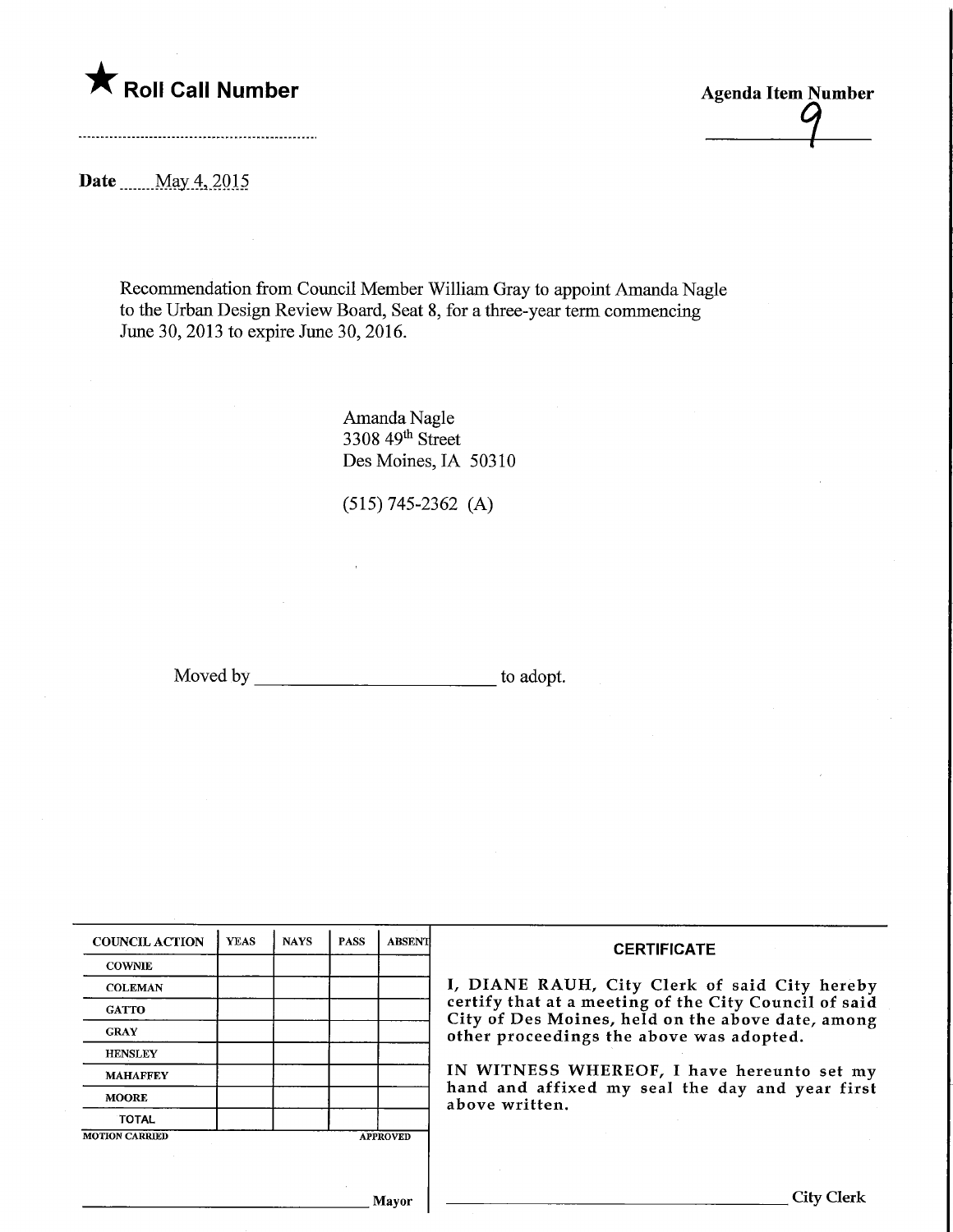## Rauh, Diane I.

| From:<br>Sent:<br>To:<br>Subject:          | website@dmgov.org<br>Tuesday, April 21, 2015 10:46 AM<br>BoardAppointments<br>Apply to Serve on a City Board - form submission |  |  |  |  |  |
|--------------------------------------------|--------------------------------------------------------------------------------------------------------------------------------|--|--|--|--|--|
| First Name: Amanda                         |                                                                                                                                |  |  |  |  |  |
| Last Name: Nagle                           |                                                                                                                                |  |  |  |  |  |
| Address: 3308 49th Street                  |                                                                                                                                |  |  |  |  |  |
| City: Des Moines                           |                                                                                                                                |  |  |  |  |  |
| State: IA                                  |                                                                                                                                |  |  |  |  |  |
| Zip: 50310                                 |                                                                                                                                |  |  |  |  |  |
| Daytime Phone: 515.745.2362                |                                                                                                                                |  |  |  |  |  |
| Alternate Phone: 515.745.2362              |                                                                                                                                |  |  |  |  |  |
| Email: amanda@c21sre.com                   |                                                                                                                                |  |  |  |  |  |
| Occupation: Realtor                        |                                                                                                                                |  |  |  |  |  |
| <b>Occupation Duration: 2 years</b>        |                                                                                                                                |  |  |  |  |  |
| Employer: Century 21 Signature Real Estate |                                                                                                                                |  |  |  |  |  |
| <b>Employment Duration:</b>                |                                                                                                                                |  |  |  |  |  |
| Business Address 1: 2350 128th Street      |                                                                                                                                |  |  |  |  |  |
| <b>Business Address 2:</b>                 |                                                                                                                                |  |  |  |  |  |
| <b>Business City: Urbandale</b>            |                                                                                                                                |  |  |  |  |  |
| <b>Business State: IA</b>                  |                                                                                                                                |  |  |  |  |  |
| Business Zip: 50323                        |                                                                                                                                |  |  |  |  |  |
| <b>Business Phone: 515.745.2362</b>        |                                                                                                                                |  |  |  |  |  |
| <b>Business Fax: 515.224.4452</b>          |                                                                                                                                |  |  |  |  |  |
| Birth Date: 10/20/1984                     |                                                                                                                                |  |  |  |  |  |
| Gender: Female                             |                                                                                                                                |  |  |  |  |  |

 $\frac{7}{2}$